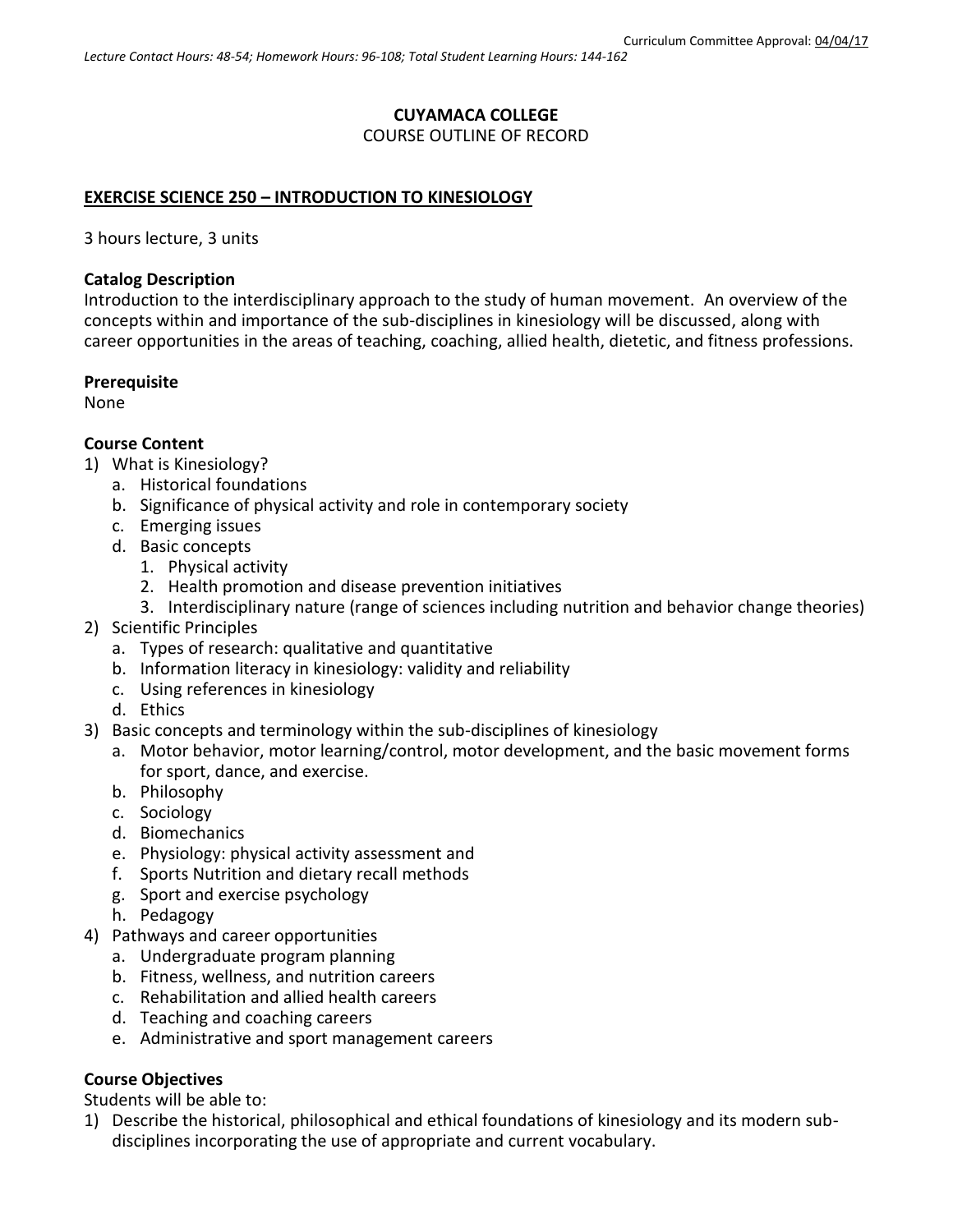- 2) Define the basic concepts of kinesiology, incorporating evaluation and synthesis of current research from reliable sources.
- 3) Describe the sub-disciplines of kinesiology: motor behavior, motor learning/control, motor development, and the basic movement forms for sport, dance, and exercise, biomechanics, exercise physiology, psychological/social foundations, pedagogy, including theories of behavior change and health maintenance through the lifespan.
- 4) Explain the importance of physical activity and nutrition (assessment and prescription) and the relationship among the sub-disciplines.
- 5) Identify pathways and requirements for career opportunities in the field, including tenets of professional-level job performance.

## **Method of Evaluation**

A grading system will be established by the instructor and implemented uniformly. Grades will be based on demonstrated proficiency in subject matter determined by multiple measurements for evaluation, one of which must be written exams, skills demonstration or, where appropriate, the symbol system.

- 1) Written examinations that measure students' ability to appraise, identify, explain, describe and/or provide examples of the role of physical education in past, present, and future society.
- 2) Student reports reviewing most recent research in the field including criticism of the relevancy of the research in light of current fitness and health needs of the public.
- 3) Written assignments including, but not limited to, report of informational interview with professional in the field and creation of a potential portfolio of leadership experiences in the field including lab activities in which the student has demonstrated mastery of movement concepts through hands-on experience.

## **Special Materials Required of Student**

None

## **Minimum Instructional Facilities**

Smart classroom

## **Method of Instruction**

- 1) Lecture
- 2) Student presentation
- 3) Multimedia
- 4) Class participation, group work
- 5) Field trip

## **Out-of-Class Assignments**

- 1) Reaction papers to topics generated from text and class content
- 2) Class project: interview with person in potential career field
- 3) Field trip to Olympic Training Center
- 4) Library research assignment: introduction to research journals
- 5) Personal portfolio that describes the pathways and requirements for their selected career

## **Texts and References**

- 1) Required (representative example): Hoffman, Shirl. *Introduction to Kinesiology: Studying Physical Activity*. 4th edition. Human Kinetics, 2013.
- 2) Supplemental: Instructor materials

## **Student Learning Outcomes**

Upon successful completion of this course, students will be able to:

1) Describe the historical, philosophical and ethical foundations of kinesiology and its modern subdisciplines incorporating the use of appropriate and current vocabulary.